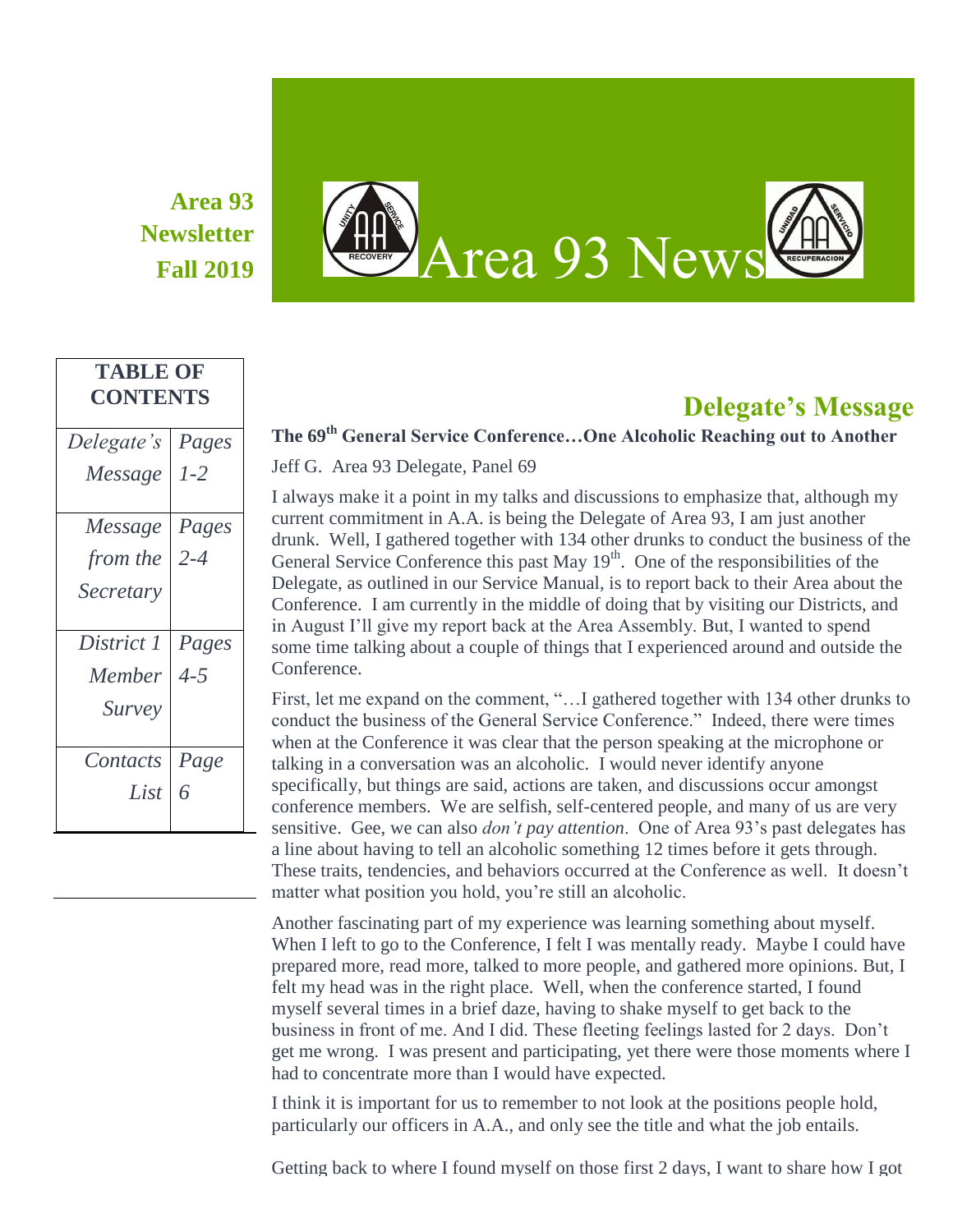*Another fascinating part of my experience (as delegate) was learning about myself.*

We need to look at the individual performing that position and remember: they are an A.A. member, a drunk--an alcoholic--just like all of us.

Getting back to where I found myself on those first 2 days, I want to share how I got through those feelings, and what eventually happened with me. The story is a testament to our program as well. On the Monday night of the Conference (day 2), I had a conversation with an A.A. member that was not part of the Conference. He wasn't even at the Conference. It was a man my sponsor asked me to contact since he lived in New York: another sponsee of his. We played phone tag a few times and then connected after the Monday sessions of the Conference were over. My initial intention was to meet him and maybe go to a New York meeting together. As we talked, it became obvious to me that he was struggling with something as well. It doesn't matter what it was, but we ended up talking for more than an hour. I told him about my struggles of the last two days, and he shared his current concerns about his sobriety. I felt so much better after that conversation. I went into my committee meeting the next morning with a renewed sense of purpose and feeling great about what I was a part of and the role I was playing.

This gentleman and I talked again on Thursday and he told me how much our talk had helped *him*. It was amazing. Two people who had never met or even ever spoken, yet we were impacted by that "language of the heart," the healing language of A.A. I ended up having the pleasure of attending a meeting with this gentleman Saturday night after the conference. He and his wife had dinner with my wife and me. We walked afterwards, and they showed us parts of Manhattan we had not seen yet. It was a magical evening I'll never forget, and I wanted to share it with you all.

There is the "Conference", and it is big in many ways. It can seem bigger than life when you first get there. But, there is the underlying fact that this is A.A., and amazing things can happen if you just let them. In the Conference, around the conference, wherever we find ourselves, we just must remember who we are, and that we're not in charge.

## **Message from the Secretary**

**Review Suggested Area Delegate Conference Expense Contribution** By Kevin D. Area 93 Panel 69 Secretary

So, what exactly does that mean? Each year as we all know, well most of us know, we hold a General Service Conference in New York. The location of the Conference is either in Rye Brook, New York or New York City itself (Manhattan). Usually the Conference alternates between these two venues but there are exceptions caused by availability and expenses. This Conference costs in the neighborhood of \$800,000 to \$1,100,000 depending on location, with New York City being the pricier of the two venues. The Conference has asked all of the Areas to make a minimum contribution by March 1<sup>st</sup> of \$1800 to help offset the cost. Additionally, Areas are encouraged to consider making additional voluntary contributions to help cover Conference costs. Two years ago the 67<sup>th</sup> General Service Conference made the recommendation that we review this figure biannually and, voila, it is now a permanent item on the Conference Agenda (unless of course another Conference recommends removing it).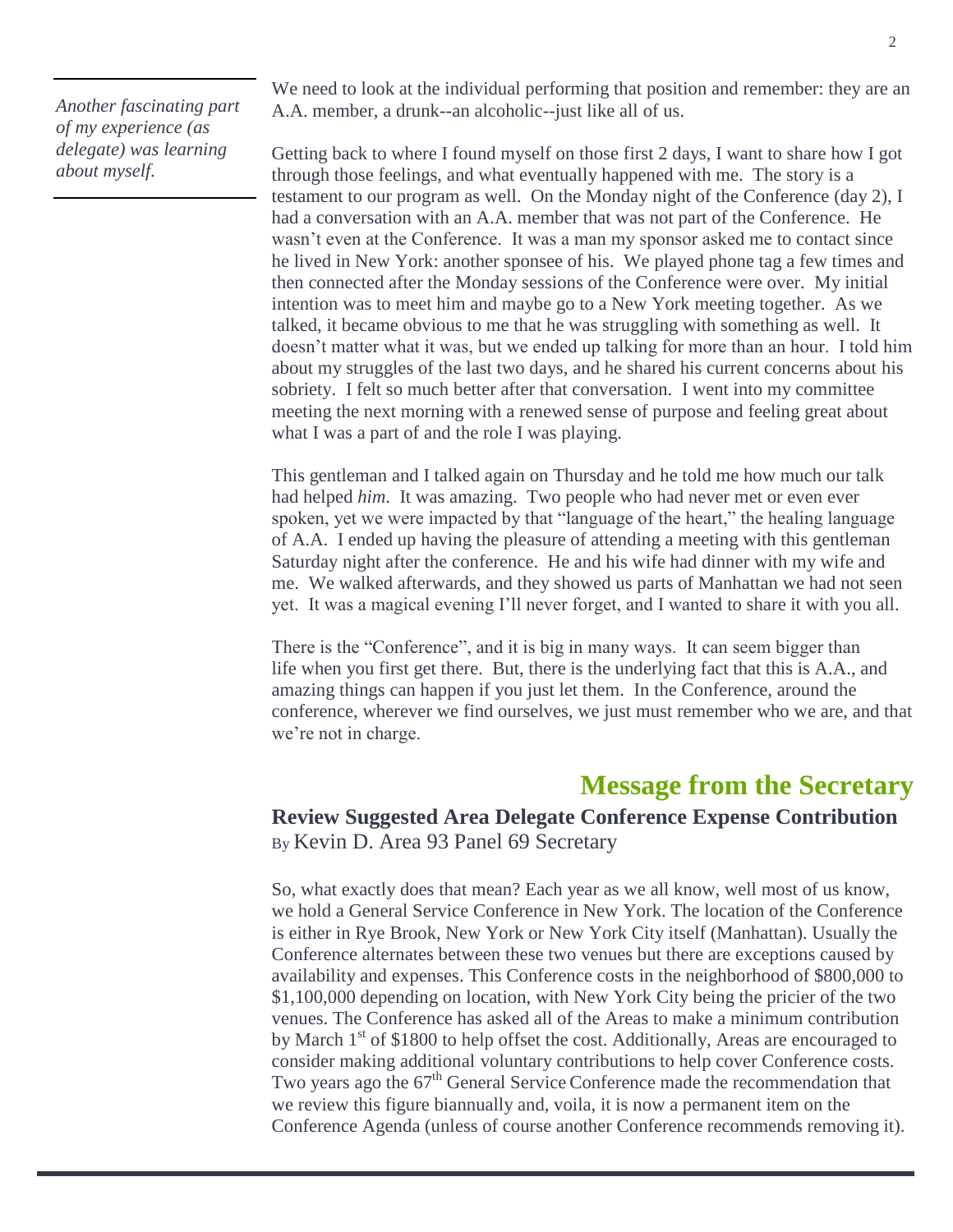So let's look at this \$1800 figure. Does this represent the actual cost of sending a voting Member to the Conference? No, it does not. Simply dividing the cost of the Conference, I believe last years was estimated at \$1,100,000, by the number of voting members, 136 last year, gives us a total approximate cost of almost \$8100. In fact, the cost over the last seven Conferences per member according to the GSO is: 2018: Estimated \$8300 (in Manhattan); 2017 \$5,500 (in Rye Brook); 2016: \$7,400 (in Manhattan); 2015: \$7,800 (in Manhattan); 2014: \$5,800 (in Rye Brook); 2013: \$6,800 (in Manhattan); 2012: \$5,400 (in Rye Brook). Wow, those are some big numbers. Why so much?

Well the Conference lasts a week. That means the General Service Office is responsible for housing and feeding all of the Delegates, Trustees, AAWS and Grapevines non Trustee Directors and staff, and the General Service Office staff members that make up the voting membership of the Conference. The Conference also provides travel expenses such as airfare, mileage, parking, etc. There are other hotel expenses like conference rooms and banquet costs. While there, the Delegates are given a tour of the General Service Office and sometimes Stepping Stones (the residence of Bill and Lois). There are also costs to the General Service office for the printing and the labor needed to produce the back-ground materials and other things such as draft pamphlets for everyone to review, so an informed group conscience can be obtained. Remember, we have entrusted the Group Conscience of the entire Fellowship unto these individuals and we would not be doing our part if we didn't make sure they are receiving all the necessary information. I believe they also have other major expenses such as translating all the documents into three different languages--English, Spanish and French--as well as providing French and Spanish interpretation. Just recently that expense was almost \$200,000 to translate everything, but hopefully that cost will come down henceforth as the number of older documents needing to be translated diminishes over time. There are also the guests that are invited to the Conference, specific Agenda Committee Members who provide a specific point of view or expertise for the Conference. The Conference also hosts members from Service Conferences in other countries as observers, so we can share our Experience, Strength and Hope with them to assist them in their own efforts to spread our message of Hope. All in all, this is a tremendous undertaking which costs a considerable amount of time, money and energy to pull off successfully.

The next question may be – why aren't we charging more? Let us start with a little history. The first Conference to ask for this Contribution was the  $20<sup>th</sup>$  General Service Conference in 1970, following a recommendation by the 19<sup>th</sup> General Service Conference. The amount? \$150 dollars. Since that time the Delegate Fee has been increased 8 times. In 1974 it was recommended that it be increased to \$200. In 1978 they recommended an increase to \$300. In 1984 the recommendation was \$400. In 1989 they changed it to \$600. 1997 saw them ask for a raise to \$800 for the following year. \$1200 in 2005, \$1600 in 2012, and in 2017 the recommendation was to make the minimum contribution \$1800, the number it sits at presently. That was also the year they advised making a review of the Fee a biannual Agenda topic.

I still haven't addressed the question have I? There are several viewpoints on this subject: 1) Our Groups through contributions and purchases of AA literature are already contributing to our Delegates expenses, 2) not all Areas are in the same situation financially and not all have the same population base to draw on for funding. This is a complex topic because of how each Area finances itself and how they view this issue. These items and others are the things the Conference will be discussing during this panel when they do their review.

Here in Area 93 we budget a special extra contribution to GSO each year to help cover the cost of fully funding our Delegate's Conference expenses as directed by our Guidelines. Most years we also ascertain the final cost of each Conference and go to the Assembly to discuss sending another contribution to cover any differences.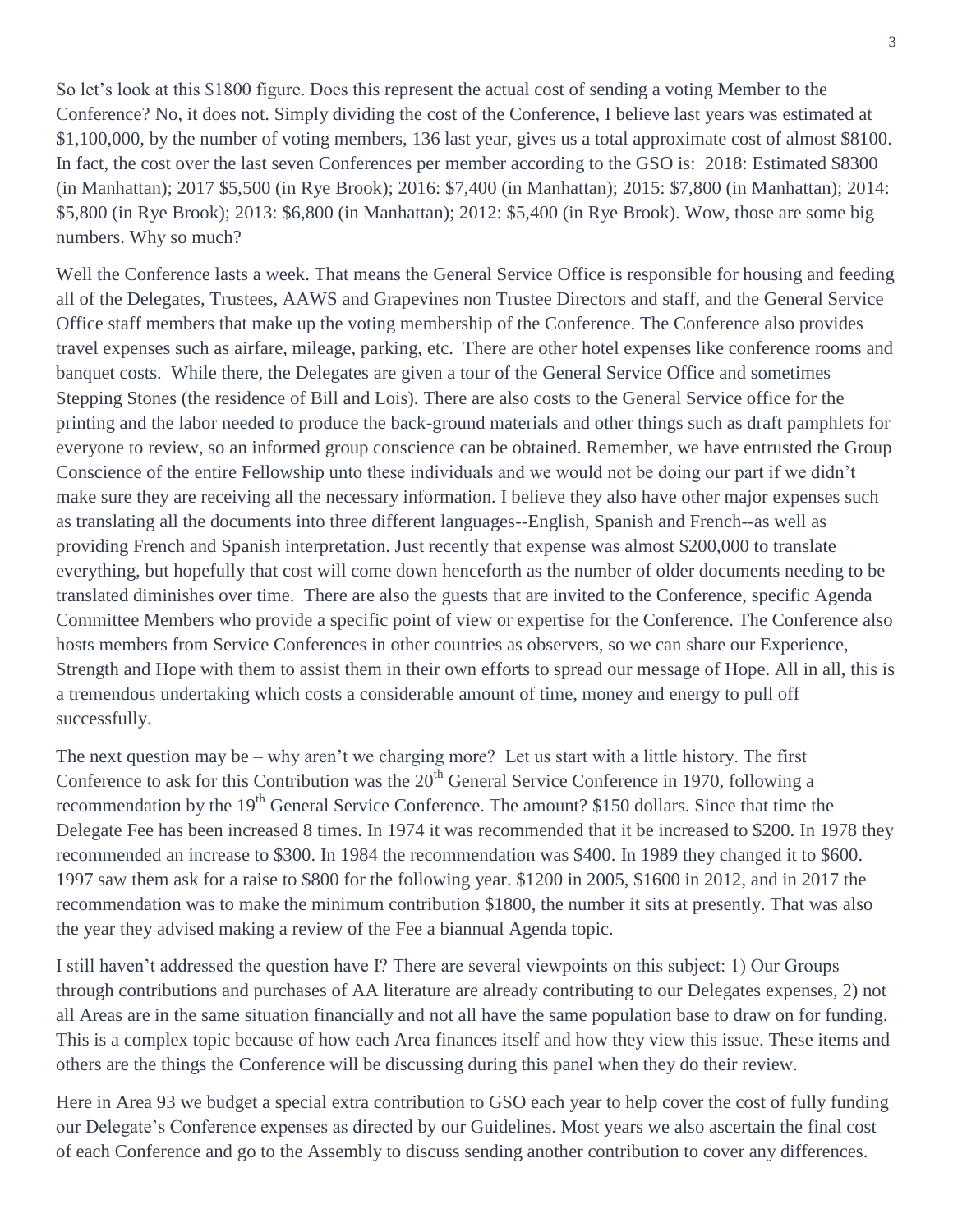Since this is something I like to follow closely, I would not be surprised to see this item on the May Assembly Agenda as it pertains to last year's 68<sup>th</sup> General Service Conference.

I hope this was a helpful explanation of this topic and look forward to hearing some discussion from you.

# **News from the Districts**

#### **NEWS FROM DISTRICT 1**

Last year District 1 initiated a Member Survey in response of the 2017 Final Report of the General Service Conference of Alcoholics Anonymous. That report provided a series of presentations on issues affecting the growth of AA and identified three key factors: 1) Communication, 2) Safety, and 3) Diversity. To prioritize our actions at the local level, we sought the opinions about these factors by taking a survey of members who were willing to participate.

We made the following statements based on the three key factors and provided the scale response from 4 to 0:

(Strongly Agree--4, Agree--3, Disagree--2, Strongly Disagree--1, Don't Know--0)

Communication

- 1. My groups GSR does a good job of bringing back information about decisions that are made at the District or Area level.
- 2. My group's GSR does a good job of publicizing opportunities to participate in AA events happening in my local area.
- 3. I am concerned about preserving anonymity in the age of internet and social media.

#### Safety

- 1. AA should do more to address personal safety (i.e. physical threats, violence, inappropriate or unwanted acts, gestures, jokes, touching, and  $13<sup>th</sup>$  stepping).
- 2. Please let us know if you have any other concerns about personal safety: (open response)

**Diversity** 

- 1. My District and Area do a good job of reaching out, attracting, and representing people of all types to our program.
- 2. Please specify or elaborate: (open response)

Finally, space was given to those who wished to express any other concerns about General Service, our District, or our Area.

An optional section allowed the survey takers to identify their gender and years of sobriety.

Over a period of about 4 months, the District 1 GSRs distributed the surveys to any AA groups in District 1 that they attended, and collected responses. The survey was also available online with a link at the bottom of the survey.

When the survey was concluded, Mike G, a GSR from District 1, provide us with his analysis of the data at our June 2019 District meeting.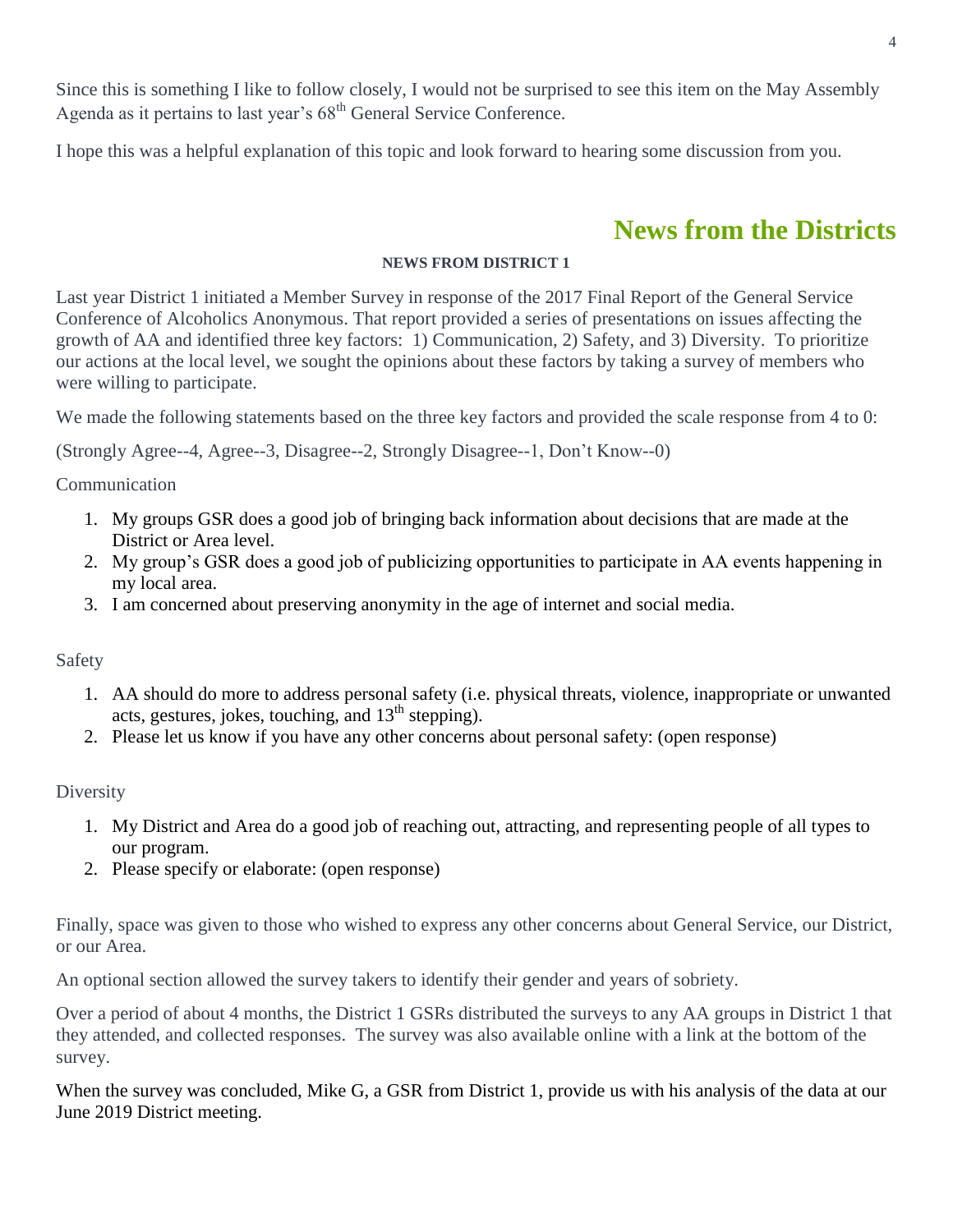Below is a tally of all responses:

There were 117 total responses: 56% of men and 44% of women.

Response rates by length of sobriety:

| Less than 1 year - 14% |  |        |
|------------------------|--|--------|
| 1-4 years              |  | $-25%$ |
| 5-9 years              |  | 21%    |
| $10-19$ years          |  | 16%    |
| $20+$ years            |  | 25%    |

#### Communication

- 1. My groups GSR does a good job of bringing back information about decisions that are made at the District or Area level. 68% of responders strongly agreed and 30% agreed.
- 2. My group's GSR does a good job of publicizing opportunities to participate in AA events happening in my local area. 64% of respondents strongly agree and 29% agree.
- 3. I am concerned about preserving anonymity in the age of internet and social media. 39% of respondents strongly agree, most them were women. 26% of respondents agreed and 19% disagreed.

#### Safety

- 1. AA should do more to address personal safety (i.e. physical threats, violence, inappropriate or unwanted acts, gestures, jokes, touching, and  $13<sup>th</sup>$  stepping). 18% strongly agreed, more men than women. 27% agreed, which was split evenly among men and women. 27% disagreed.
- 2. Please let us know if you have any other concerns about personal safety: (open response) Some people suggested that safety could be addressed in the preamble at meetings. Another comment stated that people who are continually disruptive should be kicked out of the meeting

#### **Diversity**

- 1. My District and Area do a good job of reaching out, attracting, and representing people of all types to our program.
	- 41% strongly agreed, 34% agreed, and 17% don't know.
- 2. Please specify or elaborate: (open response) This was the only question where people didn't understand or felt they needed more information on the question. One comment stated that we are a program of attraction, not promotion. Another comment spoke to the need of outreach to Hispanic and Latino women who may feel intimidated.

There was quite a discussion about these results during the District 1 meeting, especially regarding safety and diversity. One GSR reminded us about Tradition 3, stating that there is a history of disruptive people becoming valuable members. These issues are addressed on the General Service Office website. Among them are "Safety in AA: Our Common Welfare" which is available on the GSO website. We all agreed that these survey responses will drive our district agendas during panel 69, and even further.

If you're interested in surveying your district, please feel free to contact the District 1 DCM, Lou T., any GSR in District 1, or Maria C, editor of this newsletter.